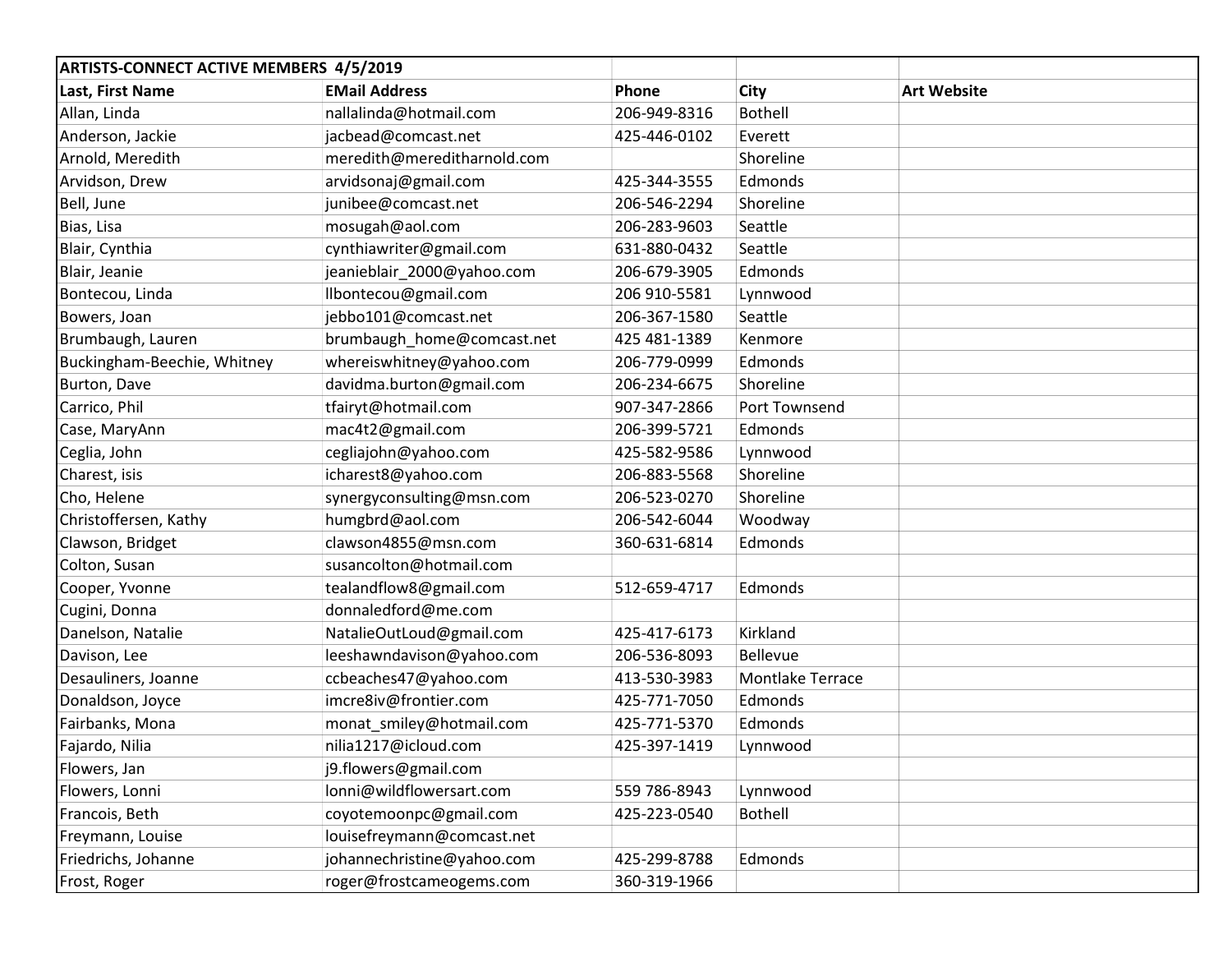| Galassi, Debra       | macpractical2010@gmail.com    | 425-273-5170 | <b>Bothell</b>           |                             |
|----------------------|-------------------------------|--------------|--------------------------|-----------------------------|
| Galbraith, Jeff      | ljgalbraith@msn.com           | 425-745-2037 | Edmonds                  |                             |
| Galbraith, Victoria  | vjgalbraith@msn.com           | 425-745-2037 | Edmonds                  |                             |
| Glenn, Deana         | glenn.deana@gmail.com         | 425-582-3894 | Edmonds                  |                             |
| Greenup, Lynne       | lgreenup50@gmail.com          | 425-771-5703 | Edmonds                  |                             |
| Hager, Sharon        | sharonrose777@gmail.com       | 360-908-0514 | Edmonds                  |                             |
| Haider, Heather      | heather@heatherhaider.com     | 425-778-4129 | Edmonds                  |                             |
| Hall, Jackie         | jahall00@hotmail.com          | 425-563-8784 | Edmonds                  |                             |
| Hamwi, Illeya        | ihamwi@comcast.net            | 425-775-3505 |                          |                             |
| Harb, Dorcas         | dharb11@msn.com               | 206-949-3323 | Edmonds                  |                             |
| Hayes, Carol         | carol@decahayes.com           |              |                          |                             |
| Henderson, Elizabeth | ekhender@aol.com              | 864-529-4754 | Snohomish                |                             |
| Henkes, Beth         | henkesea@hotmail.com          |              | Edmonds                  |                             |
| Hildenbrand, Lisa    | gardngal@usa.net              |              |                          |                             |
| Hsu, Clara           | cah1000@live.com              | 425-418-3005 | Edmonds                  |                             |
| Huber, Dean          | deanhuberart@gmail.com        | 425-478-4079 | Mill Creek               |                             |
| Johnson, Cathy       | celebrateart123@gmail.com     | 206-323-0066 | Seattle                  |                             |
| Johnson, Jennifer    | jennifer@johnson-clan.net     | 206-326-9140 | Lynnwood                 |                             |
| Johnson, Mary Bess   | mbrjohns@hotmail.com          | 425-353-3065 | Mukilteo                 |                             |
| Johnston, Wendy      | wendy.johnston@comcast.net    |              |                          |                             |
| JonesMoore, Lisa     | jonesmoorestudioart@gmail.com |              |                          | www.jonesmoorestudioart.com |
| Jorissen, Melanie    | WeArtHereStudio@gmail.com     | 206-601-8279 | Snohomish                | www.weartherestudio.com/    |
| Kaye-Urz, Lisa       | lisakaye24@gmail.com          | 425-428-0248 | Lynnwood                 |                             |
| Keegan, Clarice      | clarice@willapabay.org        | 425-582-7811 | <b>Mountlake Terrace</b> |                             |
| Kestin, Kiraya       | creationbykiraya@msn.com      | 206-363-8983 | Seattle                  |                             |
| Ketchum, Ken         | ketcharts@yahoo.com           | 206-694-3163 | Edmonds                  |                             |
| Kim-Miller, Sally    | redmustangsally@hotmail.com   | 206-617-7379 | Seattle                  |                             |
| King, Mary           | mjking@antiqueradio.org       |              |                          |                             |
| Knowlson, Mary       | jsknowlson@comcast.net        | 425-778-5373 | Edmonds                  |                             |
| Langerud, Jeanine    | jemell23@comcast.net          | 206-365-3161 | Lake Forest Park         |                             |
| Langsev, Wendy       | jwlangsev@hotmail.com         |              |                          |                             |
| Latimer, Colleen     | gmacl244@gmail.com            | 530-945-3321 | Shoreline                |                             |
| Lee, Anna            | artproject@comcast.net        | 858-414-2969 | Edmonds                  |                             |
| Libby, Edward        | edw lib@yahoo.com             |              |                          |                             |
| Longstaff, Joan      | joan@joanlongstaff.com        | 425 773 1274 |                          |                             |
| Lucas, Darlene+Fran  | gentryart@hotmail.com         | 206-550-2318 | Edmonds                  |                             |
| McBride, Lu          | lumcbride36@gmail.com         | 206-282-4523 | Seattle                  |                             |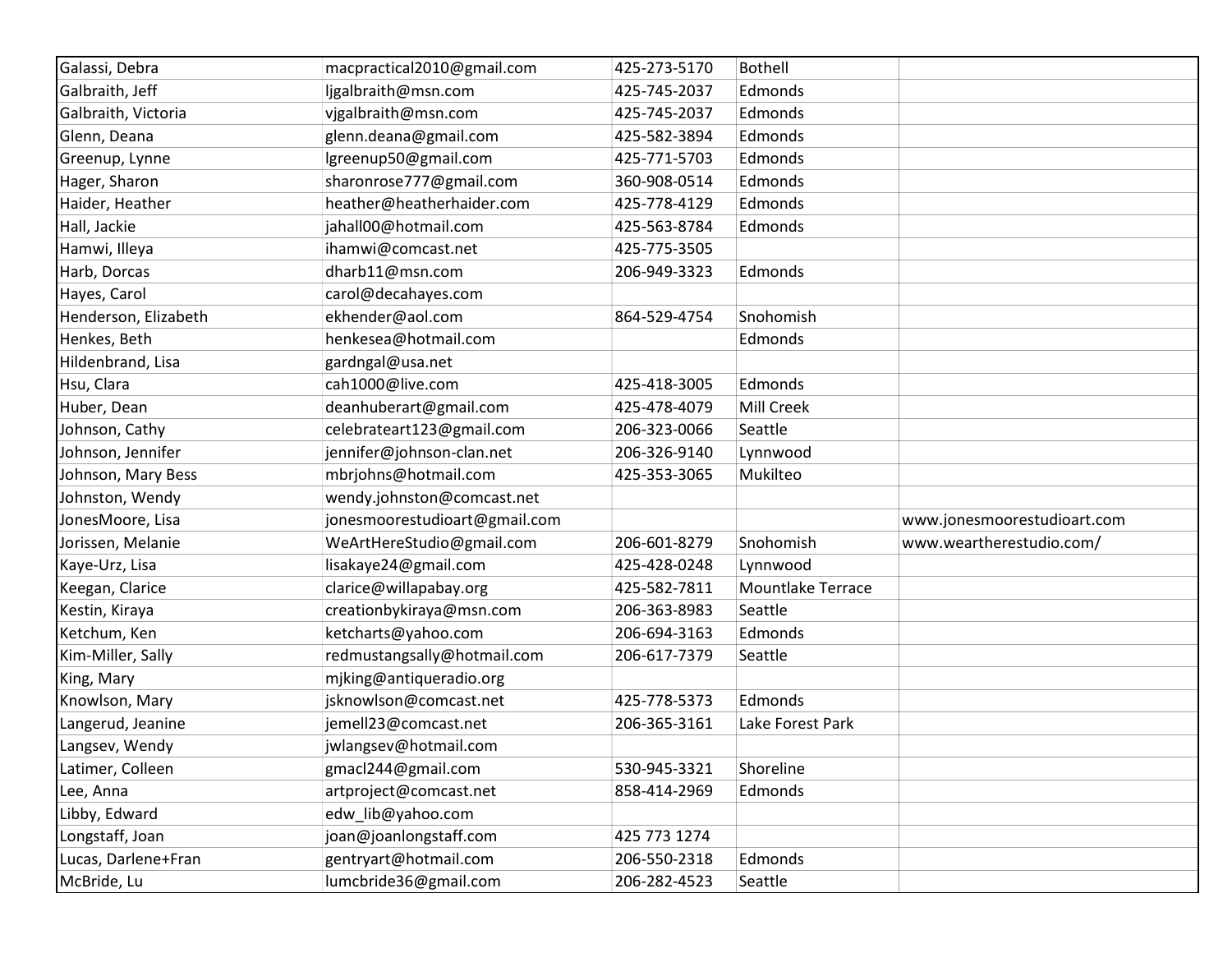| McGraw, Michele        | michelelm@frontier.com       |              |                          |                            |
|------------------------|------------------------------|--------------|--------------------------|----------------------------|
| McKinley, Emily        | emckinley13@gmail.com        | 425-478-3008 | Edmonds                  |                            |
| McNall, Anne           | anne.mead@gmail.com          | 425-770-8028 | Edmonds                  |                            |
| McNamee, Patty         | pmcnamee_4006@comcast.net    | 425-640-0411 | Montlake Terrace         |                            |
| Middleton, Norma       | norma777@hotmail.com         | 206-276-9880 | Edmonds                  |                            |
| Miller, Marcia         | marciamiller934@msn.com      | 206-354-2860 |                          |                            |
| Mini, Kathy            | wkstevens04@yahoo.com        | 425-299-7821 | Lynnwood                 |                            |
| Minor, Chris           | cminor@mydeadart.com         | 425-870-2351 | Edmonds                  |                            |
| Murphy, Trish          | TrishMurphyArt@gmail.com     | 206-355-3141 | Everett                  |                            |
| Nagy, MaryAnne         | pauseforanimals@juno.com     | 206-706-9613 | Seattle                  |                            |
| Neander, Forrest&Julia | jneader@comcast.net          | 206-949-4063 | Shoreline                |                            |
| Nelson, Jan            | j4nelson42@comcast.net       | 206-365-3835 | Shoreline                |                            |
| Norman, Leilani        | leilani.norman@gmail.com     | 206-920-2158 | Edmonds                  |                            |
| Ormand, Sally          | ormandsally50@gmail.com      | 206-383-8945 | Lynnwood                 |                            |
| Owen, Alice            | ieater@comcast.net           | 425-771-5153 | Edmonds                  |                            |
| Palmer, Gretchen       | gretchwpalmer@gmail.com      | 720-519-7895 | Hanksville               |                            |
| Palmer, Janet          | JJPalmerArt@gmail.com        | 206-542-9362 | Edmonds                  |                            |
| Patterson, Janice      | janhpat@gmail.com            |              |                          |                            |
| Pothoven, Cheryl       | pothovendj@aol.com           |              |                          |                            |
| Potter, Whitney        | wmpotter@mac.com             | 206-542-1155 | Shoreline                |                            |
| Pountain, Shelly       | shelly-pountain@frontuer.com |              |                          |                            |
| Power, Pat             | patriciapower@mac.com        | 480-221-9560 | Lynnwood                 |                            |
| Radcliffe, Kelli       | krad07@gmail.com             | 425-776-8901 | Edmonds                  |                            |
| Ramond, Barbara        | azlefiberholic@yahoo.com     |              |                          |                            |
| Ray, Bill              | billray@apian.com            | 206-295-8391 | <b>Mountlake Terrace</b> | billrayimages@zenfolio.com |
| Redondo, Zaycklis      | zayrera5@live.com            |              |                          |                            |
| Richmond, Diana        | dmr2546@frontier.com         | 425-742-9790 | Lynnwood                 |                            |
| Rickabaugh, Devon      | vose5@comcast.net            | 206-719-9507 | Shoreline                |                            |
| Ritchie, Dee           | adeliar@gmail.com            | 425-637-4643 | Hansville                |                            |
| Robertson, Chrstina    | moosetails@aol.com           |              |                          |                            |
| Robinson, Jackie       | jarfrog@gmail.com            | 505-307-6462 | Lynnwood                 |                            |
| Robkin, Nan            | alhrobkin@aol.com            | 425-453-9401 | Bellevue                 |                            |
| Saether, Samantha      | svsaether@gmail.com          | 425-308-6736 | Edmonds                  |                            |
| Safford, Margaret      | mjew405@gmail.com            |              |                          |                            |
| Sahlstrom, Jill        | jillsahlstrom.art@gmail.com  | 425-244-2091 | Snohomish                |                            |
| Shah, Rinkle           | rinkleshah@gmail.com         |              |                          |                            |
| Sherwood, Geoff        | sherwoodgeoffrey@hotmail.com | 425-361-3883 | Lynnwood                 |                            |